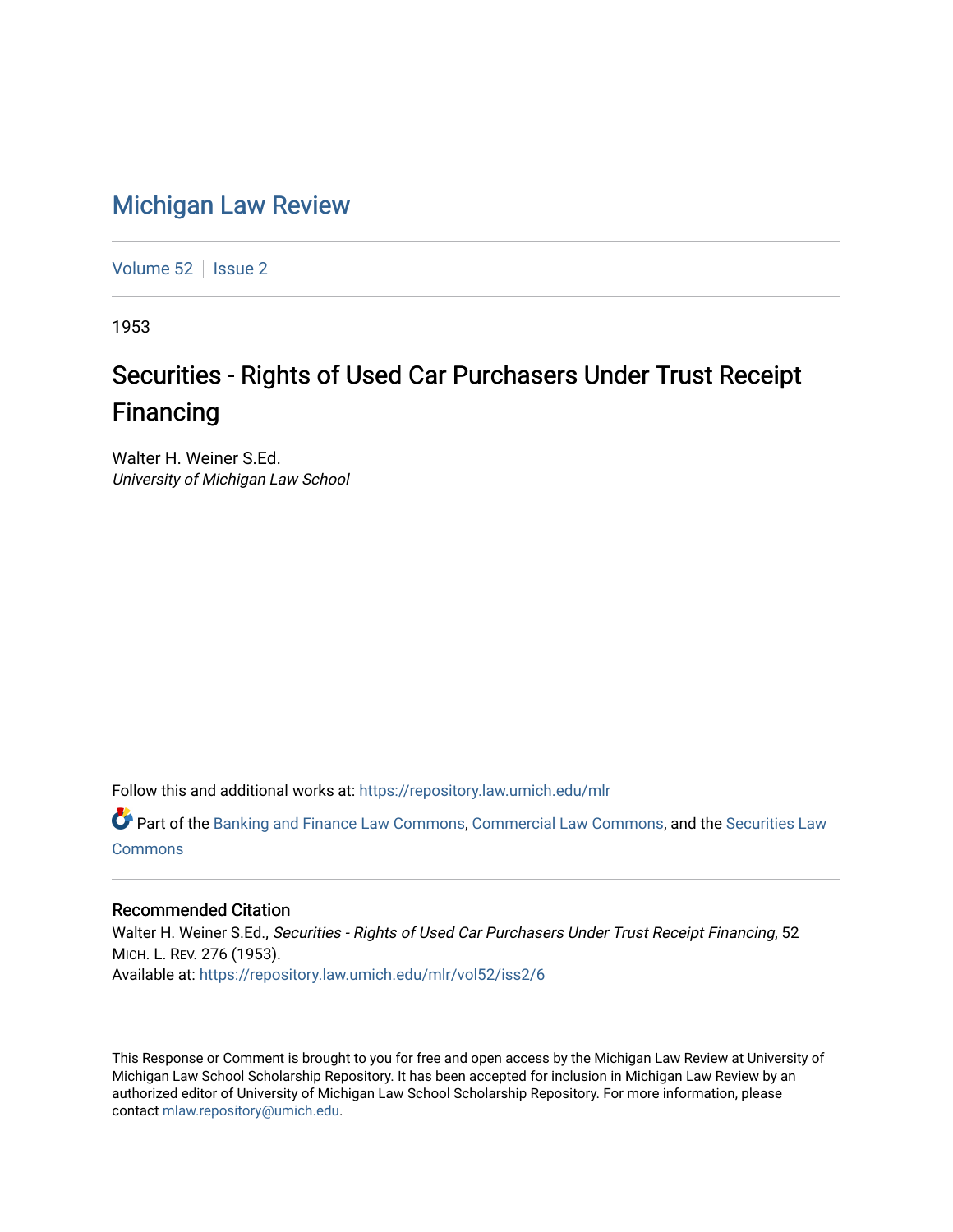SECURITIES - RIGHTS OF USED CAR PURCHASERS UNDER TRUST RECEIPT FINANCING-The recent enactment of the Uniform Trust Receipts Act<sup>1</sup> by the Michigan legislature<sup>2</sup> was an important and much needed revision in the Michigan law of chattel security. Although the UTRA has been referred to as a " . . . perplexing maze of technical phrases . . . ,"<sup>3</sup> it is submitted that the act contains a clear presentation of the changes which are to be effected, and should go far in freeing the financing of goods in the flow of commerce from some anachronistic shackles. The particular intent of this comment is to explore the impact of the UTRA and other recent legislation on the position of purchasers of used cars in the ordinary course of business. It is in this narrow field that the consumer seems most in jeopardy because of the effects of the Certificate of Title Act. Therefore, there will be only slight coverage of the effect of the UTRA on the financing of *new* cars, and no attempt to explore the financing of other goods, documents, or instruments. Since the UTRA specifically excludes from its operation the financing of purchases by the ultimate consumer,<sup>4</sup> there will likewise be no coverage of the conditional sale contract.<sup>5</sup>

#### I. *The Situation at Common Law*

A history of the relatively new security device known as the trust receipt may be found in almost every case in which the validity or effect of the device has been in issue. Trust receipts were first used

19a U.L.A. 274 (1951).

<sup>2</sup>Mich. Pub. Acts (1952) No. 19, effective Sept. 18, 1952, Mich. Comp. Laws (1952 Supp.) §§555.401 to 555.419.

<sup>3</sup> McColloch, J., in re Chappell, (D.C. Ore. 1948) 77 F. Supp. 573 at 575.

<sup>4</sup> UTRA §1, Mich. Comp. Laws (1952 Supp.) §555.401, specifically excludes conditional sales vendors and purchase money mortgages. Cf. Commissioners' Prefatory Note, 9a U.L.A. 278 (1951).

<sup>15</sup> For a discussion of consumer credit in the automobile industry see 61 YALE L.J. 718 (1952). See also Motor Vehicle Sales Finance Act, Mich. Comp. Laws (1952 Supp.) §§492.101 to 492.140, discussed by Cudlip and Tindall, ''The Michigan Motor Vehicle Sales Finance Act," 31 MICH. S.B.J. 14 (Jan. 1952).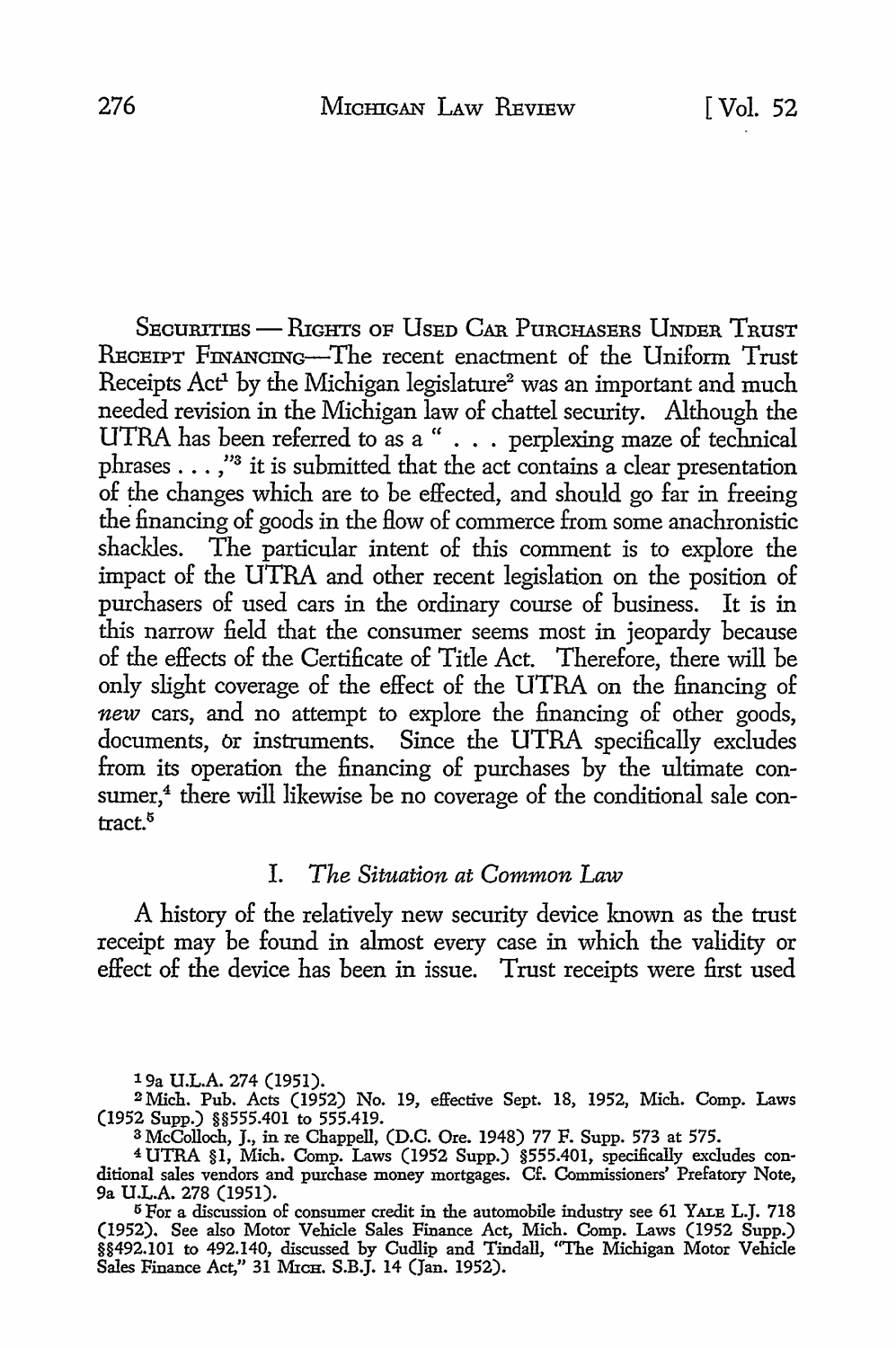in the financing of imports, as a means of ensuring payment to the exporter and receipt of the goods by the importer who was unable or unwilling to advance the full price of the goods. A bank would pay the exporter who would transfer title to the bank and send the goods to the importer who had already executed a note and trust receipt to the bank. By substituting manufacturer or distributor for exporter, and dealer for importer, the arrangement was adapted to the domestic automobile industry and soon spread to other "heavy" goods.<sup>6</sup> It was not long before the position of the bank was taken over by finance companies which specialized in "floor-planning" automobiles on trust receipt security and very often the financier was a subsidiary of the manufacturer. The proposition that the trust receipt was sui generis and so not subject to the recording requirements of chattel mortgages and conditional sales contracts received a varied reception in the courts. The tripartite transaction was variously interpreted by some courts as a consignment, or a conditional sales contract, or a pledge, or a chattel mortgage, or a bailment.<sup>7</sup> However, many courts did recognize the trust receipt as a new and valid method of security to which the chattel mortgage and conditional sales contract requirements did not apply.<sup>8</sup>

The courts that recognized the tripartite trust receipt based their decisions for the most part on the fact that there were three parties involved and that the new mass merchandising methods that were being developed necessitated a new type of financing. This reasoning a fortiori limited the use of the trust receipt to the three-party transaction, since it was the acquisition of newly acquired goods by the dealer which distinguished the trust receipt from the more conventional types of security. The requirement of a three-cornered deal ensured the existence of new goods which prior creditors had no right to rely upon to satisfy their debts.<sup>9</sup> Therefore, the test for a valid trust receipt was a tripartite transaction, in which the financier's (entruster's) security interest came from the manufacturer, distributor, or exporter,

6 For an excellent description of the mechanics of tripartite trust receipt financing, see Singletary v. General Motors Acceptance Corp., (5th Cir. 1934) 73 F. (2d) 453 at 454.  $720$  VA. L. REv. 689 at 691 (1934); 15 ORE. L. REv. 171 at 173 (1936).

8 Michigan, adhering to its practice of calling chattel security devices chattel mortgages, refused to recognize trust receipts as sui generis. Motor Bankers' Corp. v. C.I.T. Corp., 258 Mich. 301, 241 N.W. 911 (1932); C.I.T. Corp. v. Wiseman, 287 Mich. 689,

284 N.W. 609 (1939). 9 VoLD, CASES ON SALES, 2d ed., 394 (1949), offers as another reason for distinguish**ing** trust receipts from other forms of chattel security the fact that when trust receipts are used the borrower is not usually in such a pressing situation and the relative inequality between borrower and lender is not so pronounced, and therefore there is less reason for protecting the borrower.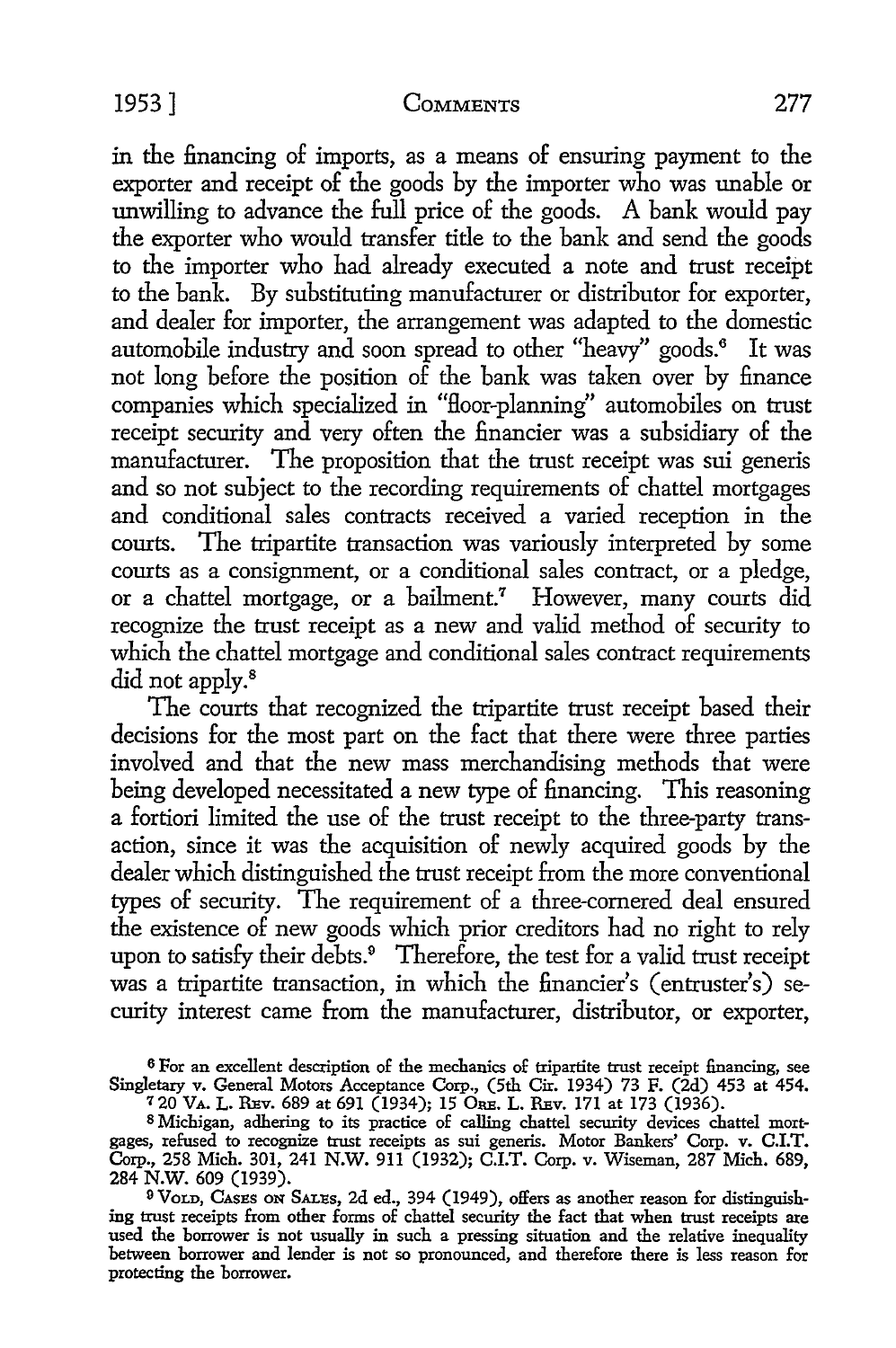and not from the dealer or importer who came to be known as the trustee. At this point it should be noted that the common law trust receipt transaction, while it logically prevented reliance by prior creditors, did not prevent reliance by subsequent creditors who had no notice that the goods in the trustee's possession were in any way encumbered. In this way the common law trust receipt was practically identical with a purchase money mortgage. Therefore, some doubt was cast upon the tripartite test when it was used to validate the trust receipt as against subsequent creditors and purchasers without notice. The recording requirements of the UTRA solve the problem of protecting subsequent creditors.

Since the very justification for the trust receipt was the tripartite arrangement, the courts would scrutinize the facts of each case and would invalidate the trust receipt unless this requirement was strictly adhered to. If trust receipts were used to secure loans on existing stocks of goods, this would completely avoid the chattel mortgage recording requirements and leave creditors with no protection against secret liens. It was felt that only the tripartite requirement prevented this result.10 To many this requirement seemed artificial, since title might accidentally have passed to the dealer before passing to the financier, while as a practical matter the requirement that the dealer receive new goods was being met. The courts that had seen the necessity of looking through the form of security devices and establishing the validity of the trust receipt were once again being bound by a new formal requirement of their own creation. $11$  However, all agreed that the acquisition of new goods was the reason for excluding trust receipts from the recording requirements,<sup>12</sup> and it was the general confusion and appearance of new technicalities which led to the adoption of the UTRA by thirty states in twenty years.<sup>13</sup>

10 For an expression of this view see 31 MICH. L. REv. 558 (1933).

11 There was often difficulty in determining whether a tripartite or a bipartite transaction was involved. On this point see Bacon, "A Trust Receipt Transaction: I," 5 FoRD-HAM L. REv. 17 at 42, n. 98 (1936); Commissioners' Prefatory Note, 9a U.L.A. 276 (1951); VoLD, CASES ON SALES, 2d ed., 418n. (1949).

12 On common law trust receipts generally, see Frederick, "The Trust Receipt As Security," 22 Col. L. REv. 395, 546 (1922); Zane, "A Modern Instance of Zenothemis v. Demon," 23 MICH. L. REv. 339 (1925) (tracing trust receipts back to the practices of the ancient Greek traders); Hanna, "Trust Receipts," 19 CALIF. L. REv. 257 (1931); Bacon, "A Trust Receipt Transaction: I," 5 FORDHAM L. REV. 17 (1936); Lusk, "Trust Receipts," 12 TEMPLE L.Q. 189 (1938); McGowan, Trust Receipts (1947); 17 Minn. L. REv. 790 (1933); 20 VA. L. REv. 689 (1934); 49 A.L.R. 267 (1927); 87 A.L.R. 304 (1933); 101 A.L.R. 447 (1936). 13 The UTRA was adopted by the Commissioners on Uniform State Laws in 1933.

The current list of states which have enacted the UTRA appears in 9a U.L.A. (1952 Cum. Supp.) at 80.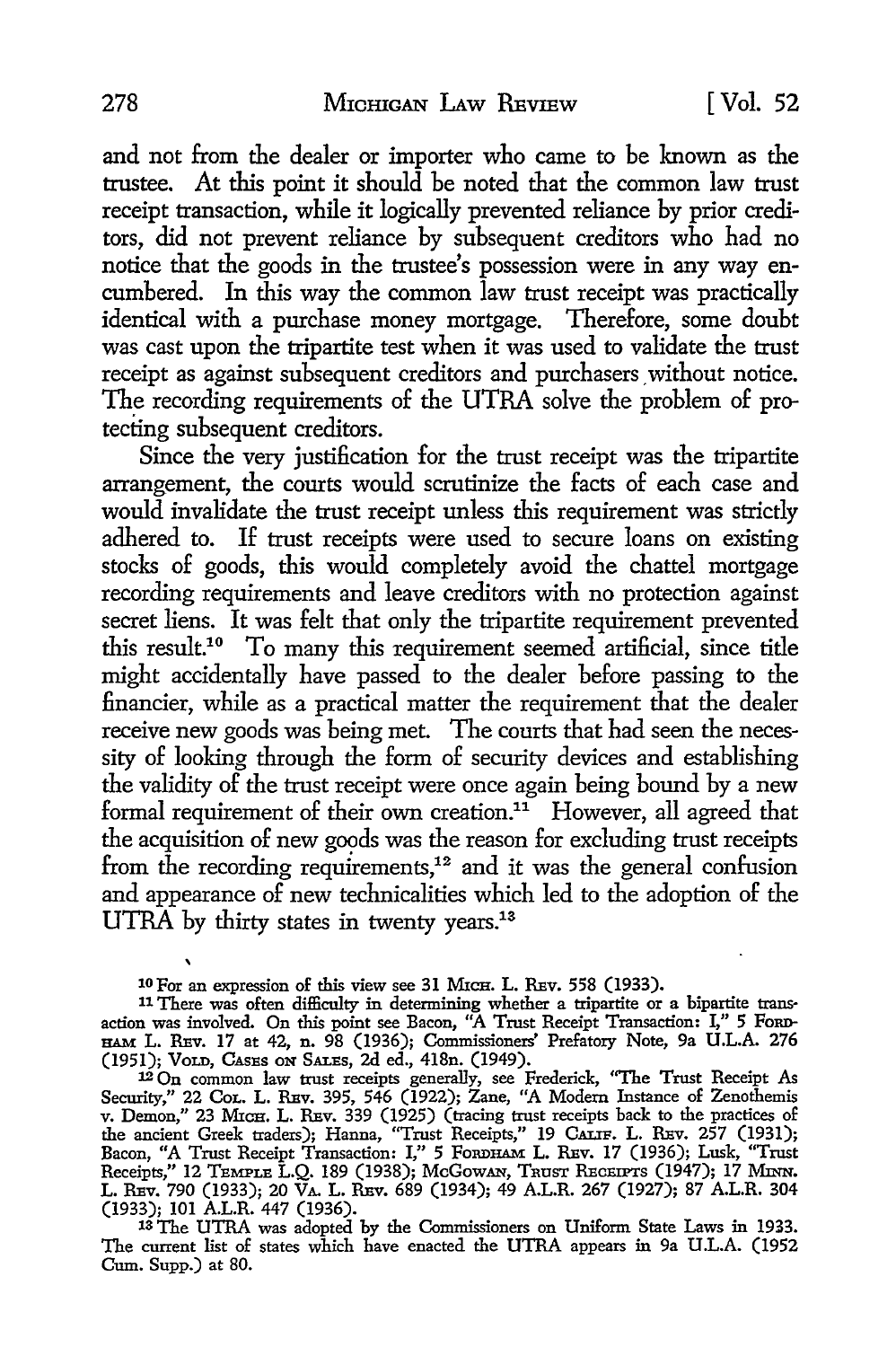#### II. *Floor Financing of Used Cars*

To appreciate the effect of the UTRA on the financing of used cars, it is necessary to understand the various methods by which used car dealers acquire and finance their stock in trade.<sup>14</sup> The dealer may acquire used cars from a wholesaler. This is similar to a new-car dealer's acquiring his stock from a manufacturer or distributor, and would involve the tripartite transaction that was recognized at common law and is still recognized under the UTRA.

Another method is to accept the used car as partial payment for the purchase of a new car or another used car, the common "trade-in" transaction. The problem raised by this means of acquisition is whether the trade-in is subject to the same encumbrance as was the car purchased.

The third and most frequent manner in which used cars are acquired by dealers is through purchase from private individuals, one at a time. The dealer will pay for the car immediately and will then approach the financier for the purchase money. It is this manner of acquisition and financing which falls outside the common law trust receipt since only two parties are involved, and as yet no case has determined the validity of trust receipts in this transaction under the UTRA.

### III. *Validity of Trust Receipts in Used-Car Financing Under the Uniform Trust Receipts Act*

The first method of acquisition and financing of used cars would clearly seem to be within the scope of the term "trust receipt" as it is defined by section  $2(1)(a)$  of the UTRA.<sup>15</sup> Here the wholesaler, a

14 For a concise discussion of various means of automobile dealer financing, see 43 MICH. L. REV. 605 (1944).

15 Mich. Comp. Laws (1952 Supp.) §555.402, providing:

"(I) A trust receipt transaction within the meaning of this act is any transaction to which an entruster and a trustee are parties, for 1 of the purposes set forth in subsection (3) whereby

(a) The entruster or any third person delivers to the trustee goods, documents or instruments in which the entruster  $(1)$  prior to the transaction has, or for new value  $(2)$ by the transaction acquires or (3) as the result thereof is to acquire promptly, a security interest.  $\ldots$  ."

Subsection (3) provides:

"A transaction shall not be deemed a trust receipt transaction uuless the possession of the trustee thereunder is for  $\dots$  1 of the following:

(a) In the case of goods, documents or instruments, for the purpose of selling or exchanging them, or of procuring their sale or exchange; or

(b) In the case of goods or documents, for the purpose of manufacturing or processing the goods delivered or covered by the documents, with the purpose of ultimate sale, or for the purpose of loading, unloading, storing, shipping, transshipping or otherwise dealing with them in a manner preliminary to or necessary to their sale.  $\ldots$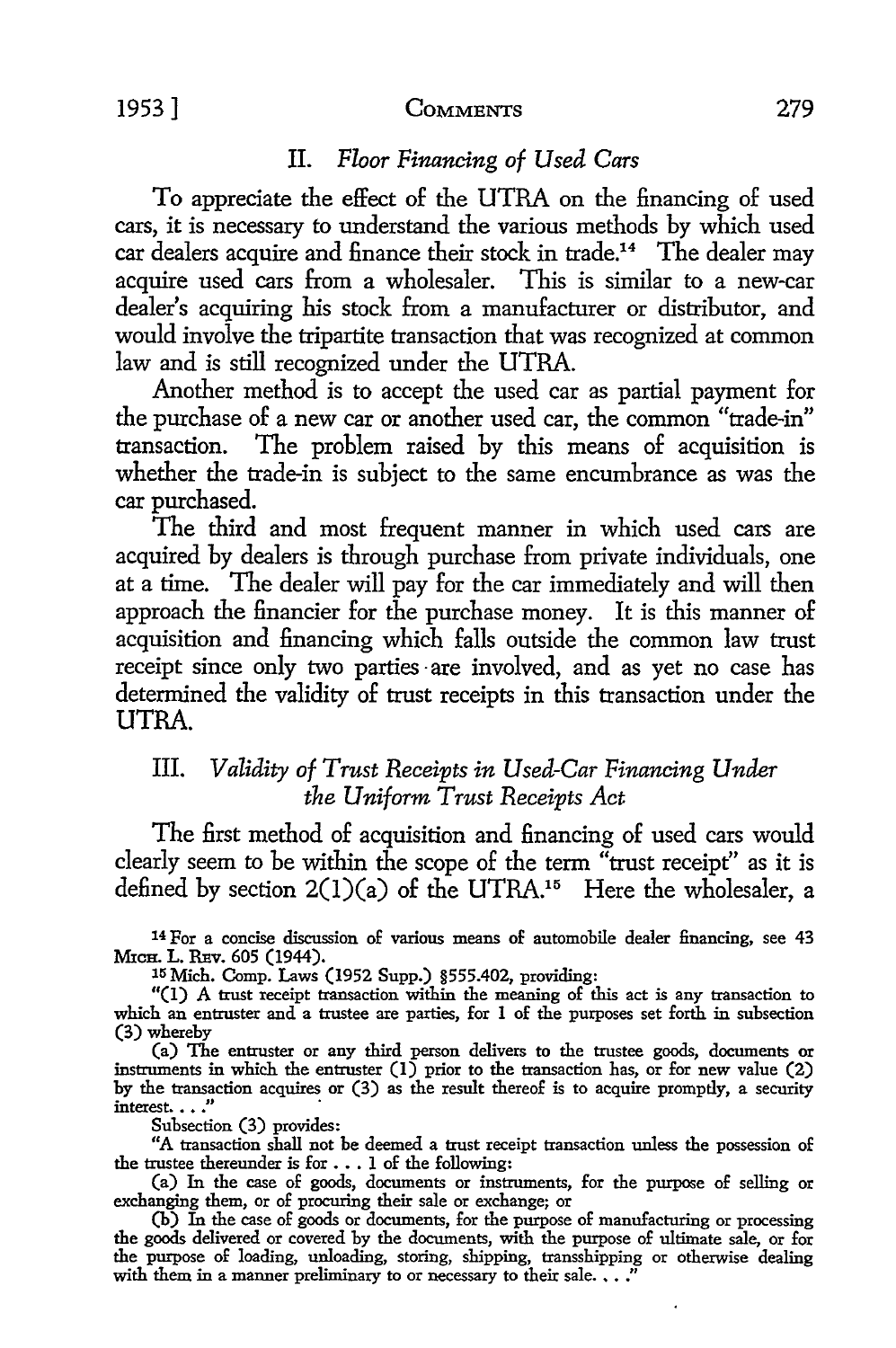third party, delivers to the trustee goods in which the entruster, who has already paid for the goods, has a security interest. This is the tripartite arrangement which for the most part<sup>16</sup> is recognized under the UTRA as it was at common law.

The more complicated trade-in transaction is brought within the UTRA by a completely different, but by no means novel, line of reasoning. Section IO of the UTRA provides that the entruster shall be entitled to the proceeds of the sale "as against all classes of persons as to whom his security interest was valid at the time of disposition by the trustee,"17 if the entruster makes a demand for accounting within ten days of the sale. This has been interpreted to mean that a failure on the part of the entruster to make such demand within ten days allows a subsequent lien to take precedence.<sup>18</sup> Therefore, if the entruster makes his demand promptly and proceeds to make a new arrangement with regard to the car taken as a trade-in, a new trust receipt for the trade-in would be valid under the UTRA, since a third person delivered to the trustee goods "in which entruster . . . for new value by the transaction acquires  $\ldots$  " a security interest.<sup>19</sup> The "new value," as described by section 1, would be the release of the security interest in the trade-in which was acquired by prompt demand.<sup>20</sup> If such demand is not made and the trustee uses the trade-in as security for a loan from another financier, this would come within the third type of transaction described.

The use of trust receipts in the purchase of used cars from private individuals involves the bipartite type transaction, since the dealer has absolute title at the time he approaches the financier. As already stated, there has been no case deciding whether or not the UTRA applies in this situation. The common law condemnation of the bipartite trust receipt and the specific statement by the draftsmen of the UTRA that it was not intended to change existing chattel mortgage and conditional sales law<sup>21</sup> must be balanced against the likewise specific statement by the draftsmen that the UTRA was intended to do away with

16 For a tripartite transaction valid at common law which may be invalidated by the UTRA, see 82 UNIV. PA. L. REv. 270 at 272 (1934).

17 Mich. Comp. Laws (1952 Supp.) §555.410. .

18 Peoples Finance and Thrift Co. of Visalia v. Bowman, 58 Cal. App. (2d) 729, 137 P. (2d) 729 (1943); Universal Credit Co. v. Citizens State Bank of Petersburg, 224 Ind. 1, 64 N.E. (2d) 28 (1945).

19 UTRA §2(l)(a)(i), Mich. Comp. Laws (1952 Supp.) §555.402(l)(a)(l).

<sup>20</sup> UTRA §1, Mich. Comp. Laws (1952 Supp.) §555.401 defines "new value" so as to include ". . . new advances or loans made, or new obligations incurred, or the release or surrender of a valid and existing security interest, or the release of a claim to proceeds under section  $10. \ldots$ "<br><sup>21</sup> See note 4 supra.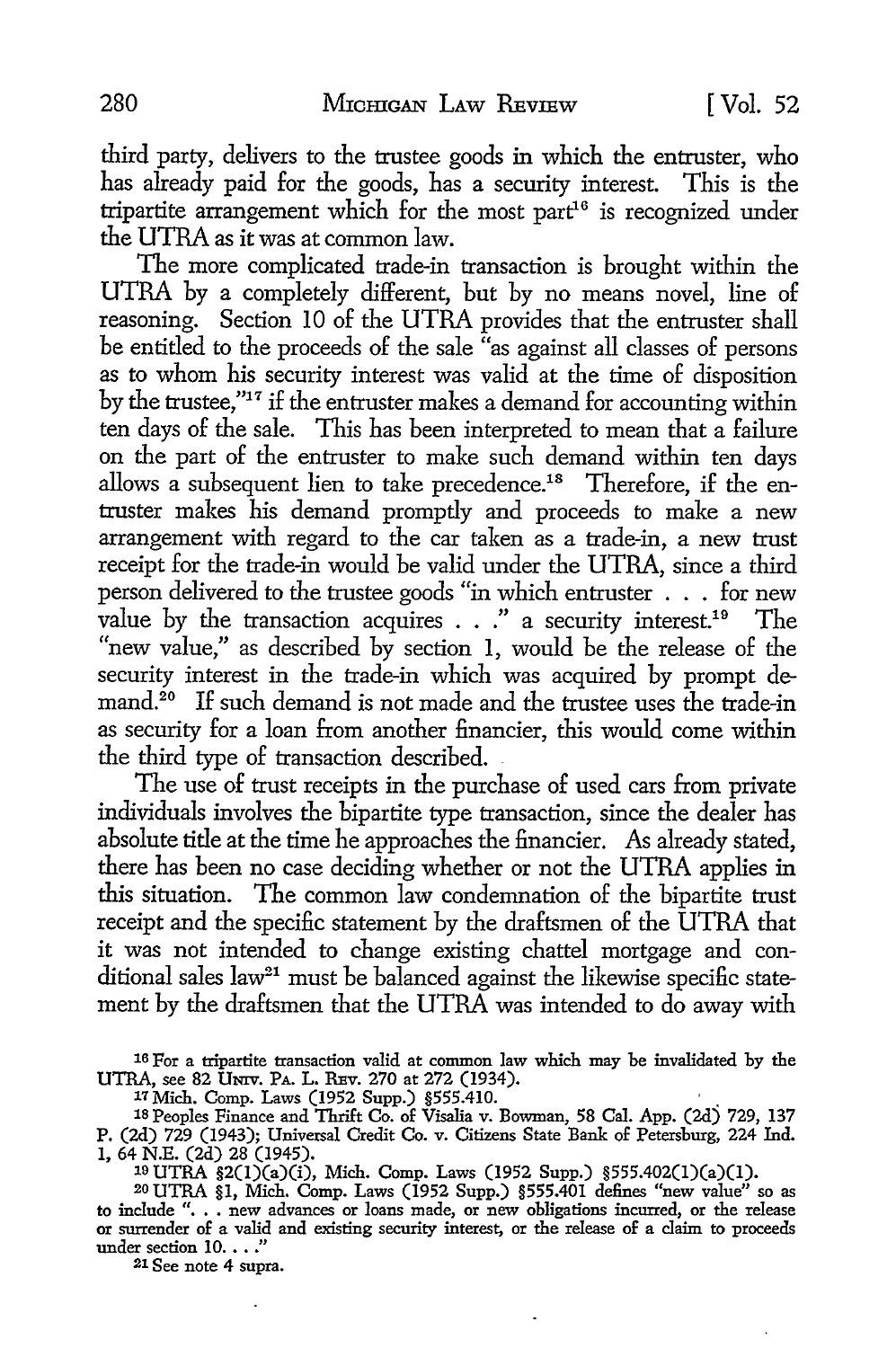the meaningless technicalities that had hampered the use of trust receipts,<sup>22</sup> and also against the wording of the UTRA which would seem to allow bipartite trust receipts when new goods are acquired by the dealer.

That the UTRA as it was originally approved by the commissioners did not apply to the usual chattel mortgage situation seems clear. Section 2 requires a delivery of goods to the trustee as part of the transaction by which the entruster acquires his security interest. Further proof that the UTRA was not intended to effect chattel mortgage law is provided by the fact that several states added a third clause to section 2 which has been referred to as the "disemboweling" clause by Professor Llewellyn.<sup>23</sup> This clause defines a trust receipt transaction as one whereby:

... the entruster gives new value in reliance upon the transfer by the trustee to such entruster of a security interest in goods or document in possession of the trustee and the possession of which is retained by the trustee.  $\ldots$  ."24

The necessity of adding such a clause, which eliminates the requirement of a delivery to the trustee of goods or documents as part of the same transaction whereby the entruster acquires his security interest, is ample proof that the UTRA did not cover situations where the dealer borrowed money on his existing stock in trade. However, it does not follow that any time the security interest must pass from the dealer

<sup>22</sup>Commissioners' Prefatory Note, 9a U.L.A. 277 (1951).

<sup>23</sup> HANDBOOK OF THE NATIONAL CONFERENCE OF COMMISSIONERS OF UNIFORM<br>STATE LAWS AND PROCEEDINGS 105 (1938).

 $24$  Cal. Stat. (1935) p. 1930, Cal. Civ. Code (1937) §3014(1)(c). In the case of In re Boswell, (9th Cir. 1938) 96 F. (2d) 239, the constitutionality of the amendment was upheld against the argument that the act contained chattel mortgage provisions under a trust receipt title, the court in effect saying that trust receipts and chattel mortgages were one and the same to businessmen. The amendment was either ignored or misunderstood by the California court in Metropolitan Finance Corp. of California v. Morf, 42 Cal. App. (2d) 756, 109 P. (2d) 969 (1941), since the court required a tripartite transaction for trust receipts. In C.I.T. Corp. v. Commercial Bank of Patterson, 64 Cal. App. (2d) 722, 149 P. (2d) 439 (1944), involving substantially the same facts as did the Mor£ case, the court cited the Morf case and yet stated that a bipartite transaction was valid under §2(l)(a) of the UTRA, again ignoring the so-called chattel mortgage clause. In 1939 this clause was repealed, but in 1940 it was re-enacted with the limitation that it apply only to the automobile industry; in 1946 it was expanded to apply also to the airplane industry. The history, policy, and confusion of this clause is discussed in Vorn, CASES ON SALEs, 2d ed., 432, n. 59 (1949), and 41 CoL. L. REv. 1134 (1941). A case arising under the Illinois act, which also contains a chattel mortgage clause, indicates the type of problem that may arise under the confusing chattel mortgage provision. Plaintiff filed a statement of intention of trust receipt financing with A, and afterward defendant filed a similar statement. Defendant made a loan to *A* and took a trust receipt on *A's* existing stock in trade, and then plaintiff made a loan to A and took a trust receipt on the same goods. The court decided that the filing gave no interest in the goods and held for defendant. Donn v. Auto Dealers Co., 385 Ill. 211, 52 N.E. (2d) 695 (1944).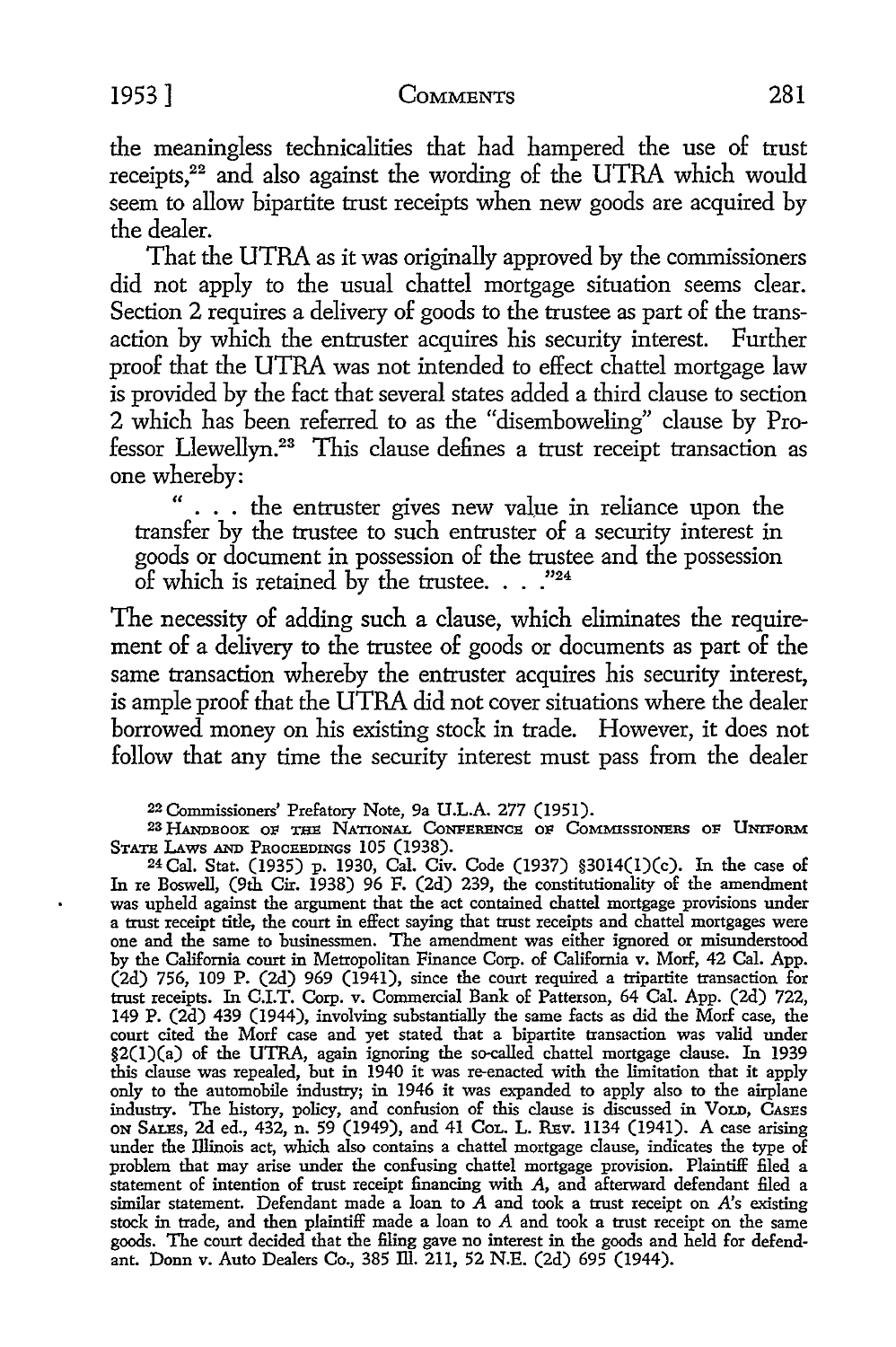to the financier the UTRA precludes trust receipts. To the contrary the UTRA specifically states: "The security interest of the entruster may be derived from the *trustee* or from any other person, and by pledge or by transfer of title or otherwise."25 Therefore, the requirement under the UTRA seems to be the same requirement that originally validated tripartite trust receipts and was later lost sight of in the absolute condemnation of all bipartite trust receipts, namely the acquisition of new goods by the trustee.<sup>26</sup>

Although there is no case in point, several decisions give strong indication that a situation in which a dealer acquires title to goods and *promptly* transfers a security interest to the entruster who gives *new value21* is within the UTRA definition of a trust receipt. The case of *In re Chappell28* held that the instruments involved were not trust receipts, because the dealer had the goods for too long a time when he transferred the security interest to the bank. The court limited the use of trust receipts to the acquisition of new goods. Likewise the court in *In re San Clemente Electric Supply,29* which was decided on alternative grounds, stated that trust receipts are not to be used for securing loans on existing stocks of goods, distinguishing the case where the security interest is transferred to the entruster promptly after the dealer acquires the goods.<sup>30</sup>

<sup>25</sup>UTRA §2(1), Mich. Comp. Laws (1952 Supp.) §555.402(l)(b)(2). Emphasis added.

26 In support of the proposition that the UTRA validates the transaction described, see Bacon, "A Trust Receipt Transaction: II," 5 FORDHAM L. REV. 240 at 257 et seq. (1936); Henley, "Uniform Trust Receipts Act,'' 23 M:rss. L.J. 125 at 126 (1952): "Under subsequent developments, the financial institution usually does not acquire title from the producers or manufacturers; it acquires its title or security interest from the trustee in a transaction solely between two parties. This practice is specifically authorized by the Uniform Trust Receipts Act." See also 9 ST. JoHNs L. REv. 250 at 261 (1934); 12 **N.Y.**  UNIV. L.Q. REv. 468 at 470 (1935); 18 TEMPLE L.Q. 406 (1944). The following is from 15 ORE. L. REV. 171 at 175 (1936): "In summary the act validates: (a) the tripartite transaction; (b) the bipartite transaction where the entruster's security interest is created by the same transaction in which the delivery of possession is made to the trustee; and (c) the bipartite transaction, involving instruments and documents, where the trustee has acquired title, and for new value exhibits such instruments as documents to the entruster, or his agent, and gives a security interest therein." In 41 CoL. L. REv. 1134 at 1138, n. 24 (1941), there are listed four types of bipartite transactions made valid by the UTRA and other legislation.

27 See note 20 supra.

2s (D.C. Ore. 1948) 77 F. Supp. 573.

29 (D.C. Cal. 1951) 101 F. Supp. 252.

so Cf. Automobile Banking Corp. v. Weicht, 160 Pa. Super. 422 at 428, 51 A. (2d) 409 (1947), where it was stated: "There are two types of trust receipt transaction: (a) · the tripartite, where the finance company advances the funds for the purchase of the chattel, purchases it and receives title to it from the manufacturer and delivers possession to the dealer who gives his trust receipt to the finance company; or (b) the bipartite where the dealer has purchased and received title directly from the manufacturer and gives his receipt to the financing company.... The former is called the true or orthodox type, and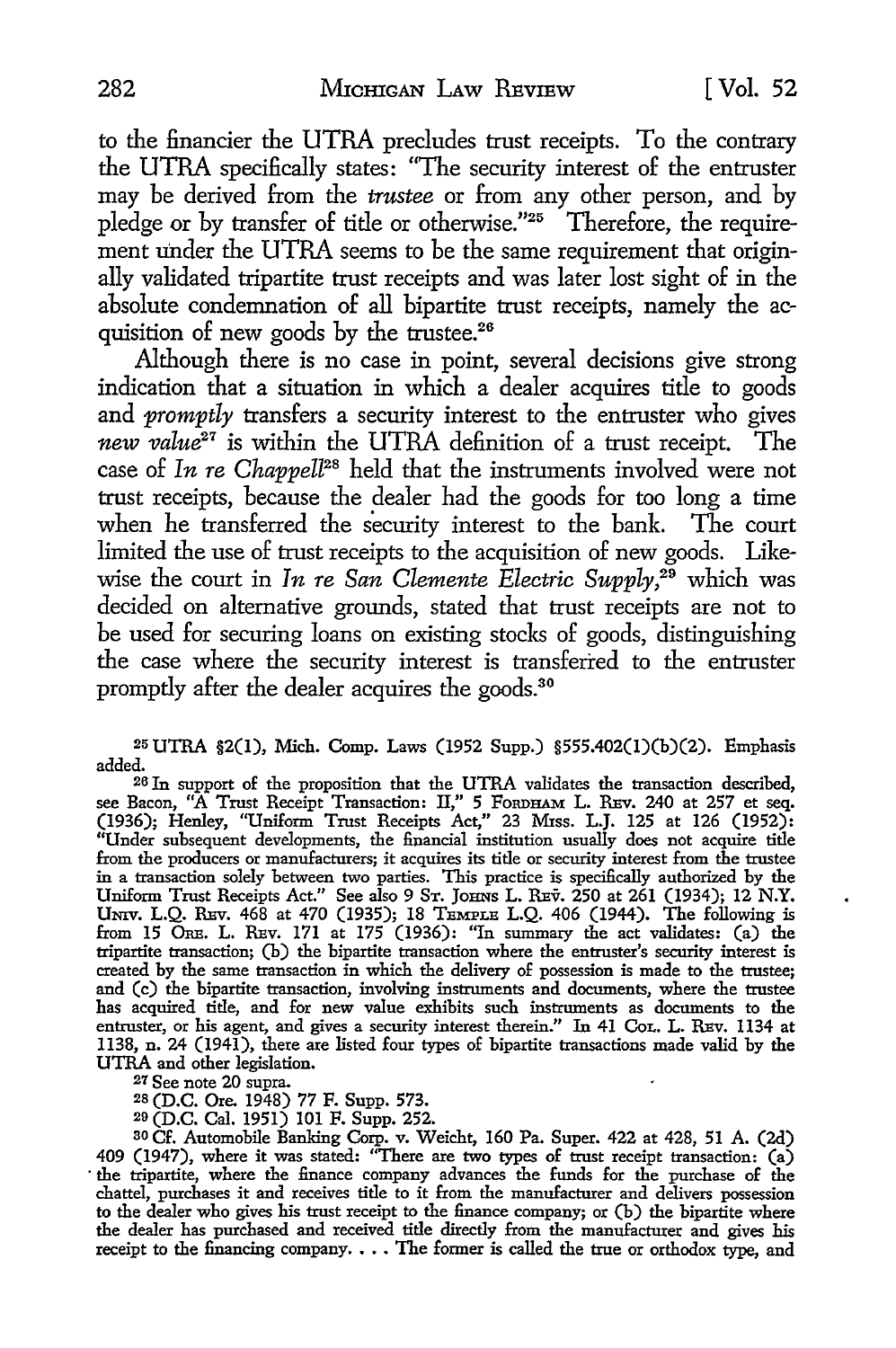One further requirement for the validity of the bipartite trust receipt must be met. Section  $2(1)(b)(ii)$  of the UTRA requires that delivery to the trustee "[be] pursuant to a prior or concurrent written and signed agreement of the trustee to give . . ." a writing designating the goods concerned, and reciting that a security interest will pass to the entruster, if trust receipts are not executed immediately.<sup>31</sup> Therefore, there must be a *pre-existing contract* between the dealer and the financier which provides that the financier will finance the dealer's purchases and the dealer will execute trust receipts to the financier.<sup>32</sup> This requirement is in accord with the intention that the UTRA not apply to chattel mortgages which are more likely to be isolated instances of loans to the dealer, rather than a common course of financing the acquisition of new goods.

One writer feels that there is another requirement for the bipartite trust receipt under the UTRA, viz., that the delivery by the third party be induced by a commitment to such third party by the financier at the request of the dealer.<sup>33</sup> This theory is novel and is supported neither by authority in the cases nor by other writers. Nor does the proponent of this theory attempt to offer any authority other than the UTRA itself, which has no such requirement on its face. The purpose of requiring the financier to induce delivery by a third person to the dealer is to ensure that the delivery and the execution of the trust receipt be one transaction, e.g., that trust receipts be used only in the financing of the acquisition of new goods. This is clearly the policy of the UTRA and it would seem that the UTRA can effectuate this policy without the engrafting of new and technical limitations. It should be recalled that one of the purposes of the UTRA was to do away with exactly this type of technicality, which was developed by overly zealous courts at common law.<sup>34</sup>

our Pennsylvania cases have been largely 0£ that type. [Citing cases.] One of the purposes of the Uniform Trust Receipts Act was to recognize and validate the transaction 0£ the second type."

31 Mich. Comp. Laws (1952 Supp.) §555.402(l)(b)(2).

<sup>32</sup>In re Chappell, (D.C. Ore. 1948) 77 F. Supp. 573 at 575. After this case, Oregon adopted the chattel mortgage clause, Ore. Laws (1951) c. 134, §1, amending Ore. Comp. Laws Ann. (1940) §75-102.

<sup>33</sup>McGOWAN, TRUST REcBIPTS 69, n. 43 (1947).

<sup>34</sup>On the UTRA generally, see Hanna, "Trust Receipts," 29 CoL. L. REv. 545 (1929); Bogert, "The Effect 0£ the Trust Receipts Act," 3 UNIV. Cm. L. REv. 26 (1935); Bacon, "A Trust Receipt Transaction: II,'' 5 FoRDHAM L. REv. 240 (1936); 20 VA. L. RBv. 689 (1934); 82 UNIV. PA. L. R:ev. 279 (1934); 12 N.Y. UNIV. L.Q. R:ev. 468 (1935); 15 ORE. L. REV. 171 (1936); McGowAN, TRUST RECEIPTS (1947); 168 A.L.R. 359 (1947).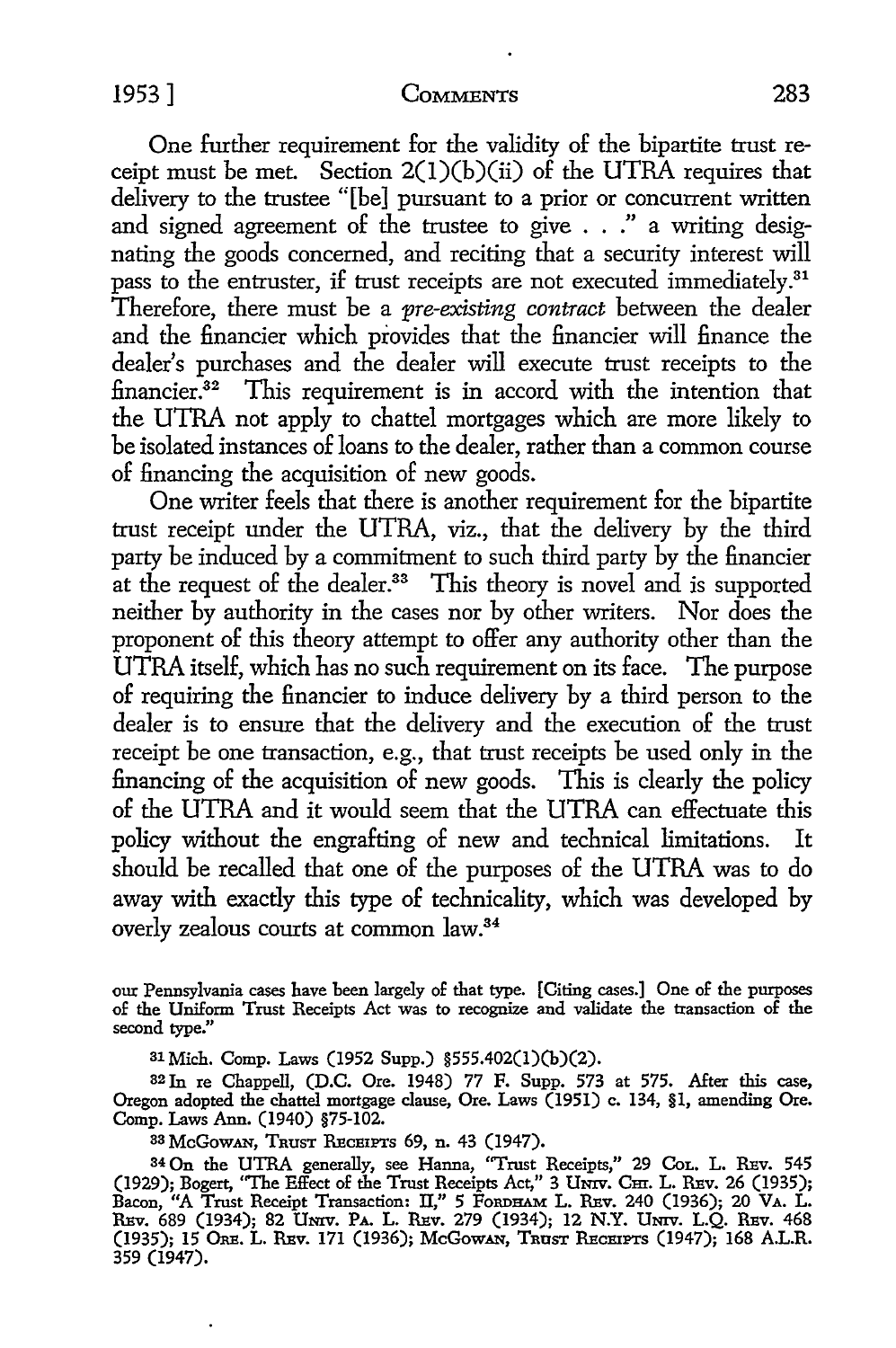### IV. *The Status of the Purchaser in Ordinary Course in Michigan Prior to the Uniform Trust Receipts Act*

Until recently it had been assumed that a purchaser in ordinary course of a used car in Michigan would take title free of encumbrances even though the chattel mortgage or other security device was recorded. 35 However, late in 1952 the Michigan Supreme Court suddenly provided a means for security holders to enforce their liens against consumers after leaving merchandise in the hands of the dealermortgagor. *Bayer v. Jackson City Bank and Trust* Co.36 held that a chattel mortgagee could leave a used car in the possession of a dealermortgagor, and by retaining the certificate of title to the car could enforce his lien against a purchaser, if the mortgagor could not or did not pay the debt. The writer has already voiced his exception to this decision,<sup>37</sup> and the legislature seems also to have taken issue with the proposition expressed in the *Bayer* case that the purchaser could obtain no interest in the automobile because he failed to acquire an immediate transfer of the certificate of title. The court relied on provisions of the Certificate of Title Act which required the dealer to ... execute and acknowledge an assignment and warranty of title upon the certificate of title and deliver the same to the person to whom such transfer is made,"<sup>38</sup> and imposed a penalty upon the dealer for failure to do so.<sup>39</sup> These provisions were interpreted to mean that without such assignment and delivery the transaction was totally void.<sup>40</sup> After the transaction involved in the *Bayer* case took place and while the suit was pending, the legislature passed an amendment to the Certificate of Title Act to the effect that such assignment and immediate delivery is required only when the sale is made to a *licensed dealer,* and providing for a completely different procedure when a sale

35 Daas v. Contract Purchase Corp., 318 Mich. 348, 28 N.W. (2d) 226 (1947), noted in 46 Mich. L. REv. 255 (1947).

<sup>36</sup>335 Mich. 99, 55 N.W. (2d) 746 (1952).

37 51 MICH. L. REv. 919 (1953).

38 Mich. Comp. Laws (1948) §257.235.

39 Mich. Comp. Laws (1948) §257.239.

40 A hitherto unmentioned factor which further casts doubt on the proposition that the sale was totally void in the Bayer case is that the mortgagee, by retaining possession of the certificate of title, prevented the dealer from complying with Mich. Comp. Laws (1948) §257.235, which required that the dealer "...shall retain and have in his immediate possession at all times such assigned certific Emphasis added. Whether or not this sanction applied to one who held the certificate of title as a security holder, the court held that one who caused the violation of an express requirement of a statute could claim the benefit of that statute.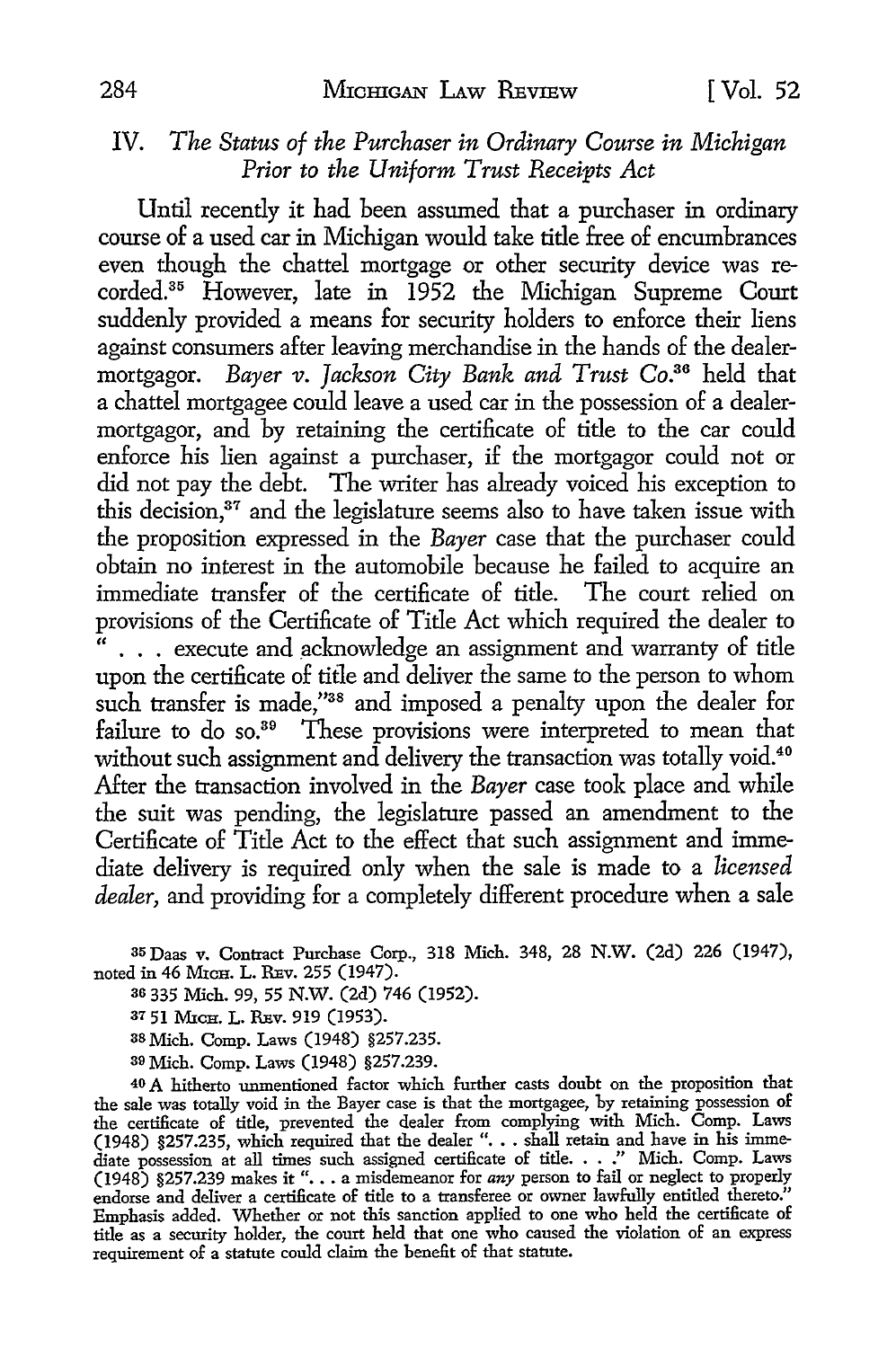or other transfer is made to anyone else.41 By doing away with the requirement of an immediate delivery of the certificate of title to the consumer, it would appear that the legislature must necessarily mean to do away with the line of decisions holding that a dealer could pass no interest to a consumer without such delivery.<sup>42</sup>

The amendment to the Certificate of Title Act does not necessarily dispose of the *Bayer* case,<sup>43</sup> since it is unclear whether the decision rested on the ground that no interest could pass to the purchaser without the certificate of title, or that the recorded chattel mortgage was notice to all the world of the mortgagee's interest in the car,<sup>44</sup> or that the retention of the certificate of title by the mortgagee protected his interest. <sup>45</sup>

If the court meant to say that the recorded mortgage gave the purchaser notice, then the decision is against the clear weight of authority and completely ignores the hardships imposed on purchasers which were previously recognized in the *Daas* case.<sup>46</sup> The court in effect would be requiring *every* purchaser of *every* type of chattel to search the record before he could safely make a purchase, and there is no assurance that a search of the record in his own locality would be sufficient.<sup>47</sup>

If the court also meant to say that the retention of the certificate of title by the security holder gave the purchaser notice, then it has

41 Mich. Pub. Acts (1951) No. 270, effective Sept. 28, 1951. Mich. Comp. Laws (1952 Supp.) §257.235 now reads: "When the transferee of a vehicle is a dealer who holds the same for resale and operates the same only for purposes incident to resale and displays thereon the registration plates issued for such vehicle or when a transferee does not drive such vehicle or permit it to be driven on the highways, except for demonstration purposes incident to resale, the transferee shall not be required to obtain transfer of registration of such vehicle or forward the certificate of title to the department but such transferee shall retain and have in his immediate possession at all times such assigned certificate of title and upon transferring his title or interest to another person shall execute and acknowledge an assignment and warranty of title upon the certificate of title and deliver the same to the person to whom such transfer is made if *a licensed dealer; otherwise application for a new title shall be made by the transferor as provided in section 217(b)."*  (Amending portion in italics.)

<sup>42</sup>Bayer v. Jackson City Bank and Trust Co., 335 Mich. 99 at 106, 55 N.W. (2d) 746 (1952). Cf. 7 BLASHFIELD, CYCLOPEDIA OF AUTOMOBILE LAW AND PRACTICE, perm. ed., §4255 (1950); 18 A.L.R. (2d) 813 (1951).

<sup>43</sup>The Bayer case does not apply to the purchase of new automobiles, since there is no certificate of title in existence until the first sale is made, as was decided in Northwestem Finance Co. v. Crouch, 258 Mich. 411, 242 N.W. 771 (1932).

<sup>44</sup>Bayer v. Jackson City Bank and Trust Co., 335 Mich. 99 at 101, 55 N.W. (2d) 746 (1952).<br><sup>45</sup> Id. at 103.

<sup>45</sup>Id. at 103. 46 Daas v. Contract Purchase Corp., 318 Mich. 348, 28 N.W. (2d) 226 (1947).

47 See citations of authorities noting the insuperable administrative task involved, and the inequalities resulting from enforcing the lien after the security holder has given the dealer ostensible ownership, in 46 MICH. L. REv. 255 (1947); 51 MICH. L. REv. 919 (1953).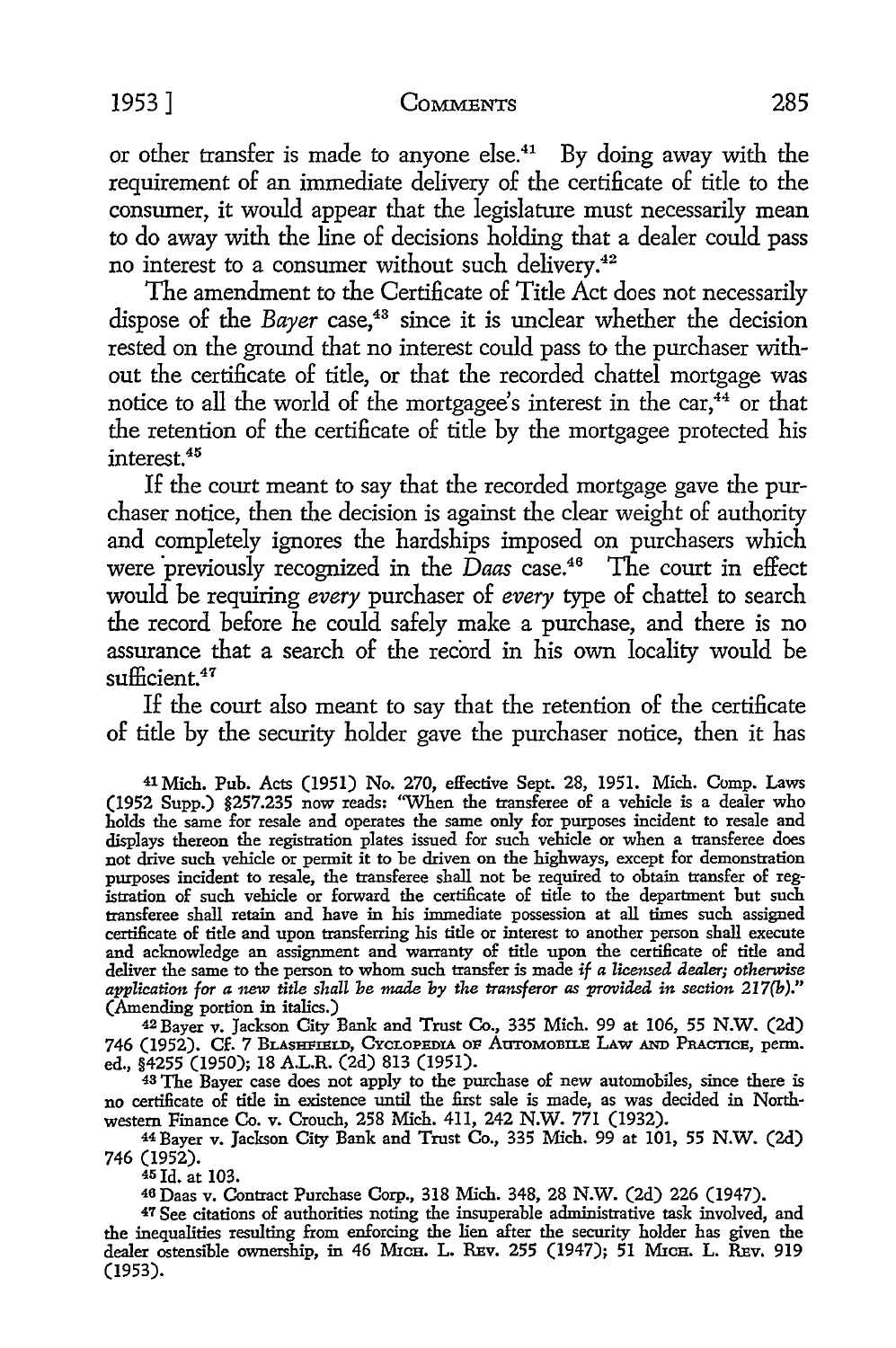ingeniously provided for a new means of perfecting chattel security devices, which could serve as a substitute for the usual recording requirements. By retaining the certificate of title, an otherwise unsecured creditor could demand that his claim to the automobile be satisfied first, because no valid sale of the car could be made without the certificate of title he holds. The Certificate of Title Act would become a law providing for the perfection of chattel security just as recording acts do. In this way the court would make compliance with the recording act unnecessary, since the security holder could perfect his lien merely by retaining possession of the certificate of title. This would put purchasers in ordinary course in the same position that chattel mortgage recording acts normally place only creditors of the mortgagor. A certificate of title might be ideal for recording liens, and much more convenient and practical than a recorder's office. Nevertheless, if the court meant to espouse the theory that the retention of the certificate of title was a means of perfecting a lien, the Michigan Certificate of Title Act received an extremely strained construction. <sup>48</sup>

#### V. *The Effect of the Uniform Trust Receipts Act on the Rights of a Purchaser in Ordinary Course*

In contrast to the precarious position of the purchaser in ordinary course under Michigan law prior to September, 1952, the UTRA permits such a purchaser<sup>49</sup> to take free of the entruster's security interest.<sup>50</sup> It therefore becomes manifest that if the transactions dis-

<sup>48</sup>Nelson v. Viergiver, 230 Mich. 38, 203 N.W. 164 (1925), decided that the indorsement of a lien on the certificate of title, in compliance with the requirements of Mich. Comp. Laws (1948) §257.222(c), did not satisfy the requirement of filing under the Chattel Mortgage Recording Act, Mich. Comp. Laws (1948) §566.140. However, the instant theory is distinguishable in that the effectiveness of the lien results from the *retention* of the certificate of title and not from the indorsement of the lien on the certificate as in the Viergiver case. For a case which holds that a Certificate of Title Act supersedes a Chattel Mortgage Recording Act, see Motor Investment Co. v. City of Hamlin, 142 Tex. 486, 179 S.W. (2d) 278 (1944). Cf. 3 WYO. L.J. 92 (1948).

49 UTRA §1, Mich. Comp. Laws (1952 Supp.) §555.401, defines a buyer in the ordinary course of trade as one" •.• to whom goods are sold and delivered for new value and who acts in good faith and without actual knowledge of any limitation on the trustee's liberty of sale, including one who takes by conditional sale or under a pre-existing mercantile contract with the trustee to buy the goods delivered, or like goods, for cash or on credit. 'Buyer in the ordinary course of trade' does not include a pledgee, a mortgagee, a lienor, or a transferee in bulk."

50 UTRA §9(2), Mich. Comp. Laws (1952 Supp.) §555.409(2), provides:

"(a) Sales by trustee in the ordinary course of trade.

(I) Where the trustee, under the trust receipt transaction, has liberty of sale and sells to a buyer in the ordinary course of trade, whether before or after the expiration of the 30-day period [for filing] specified in subsection (I) of section 8 of this act, and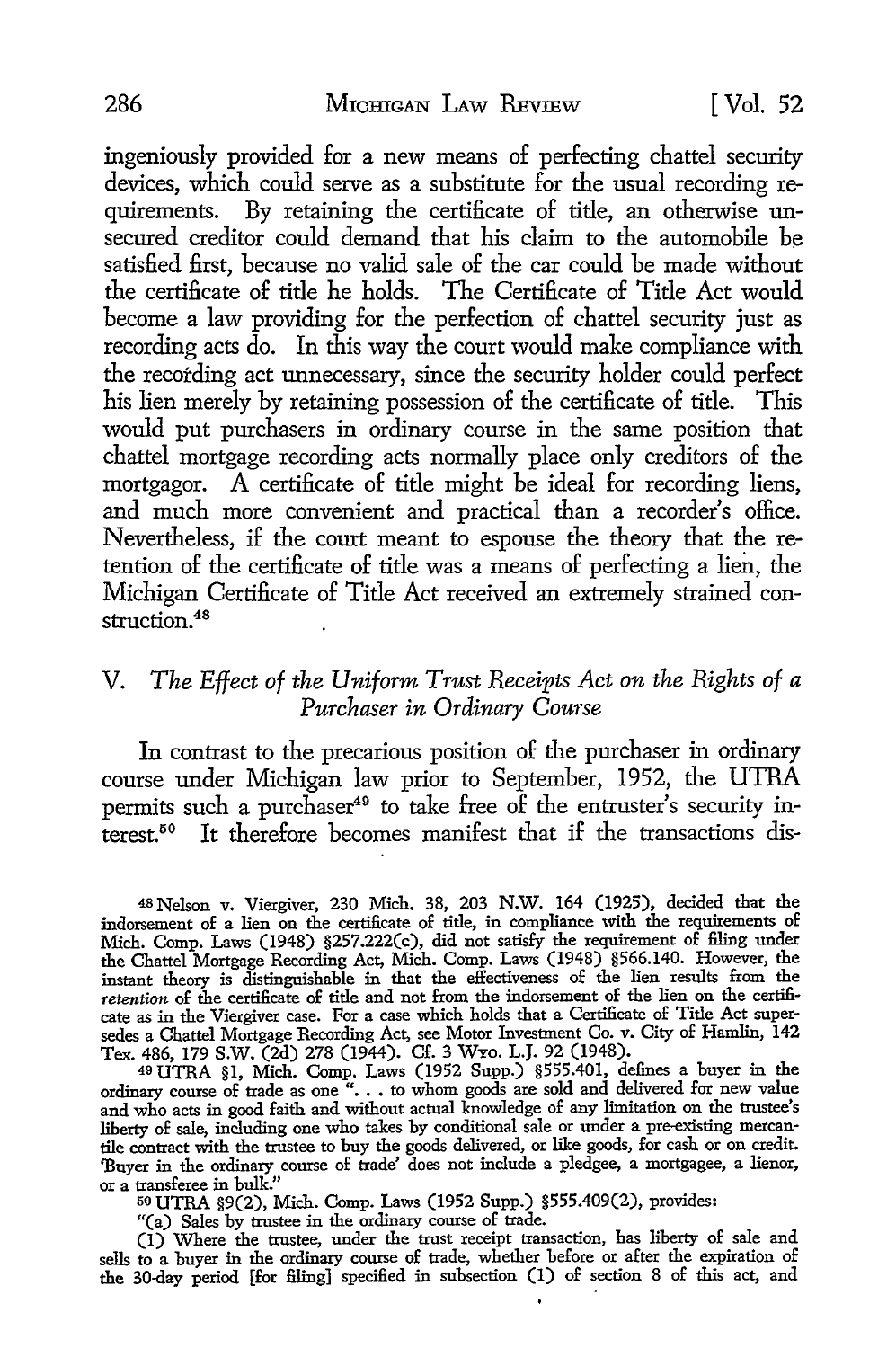cussed in parts II and III of this comment involve valid trust receipts, a purchaser in ordinary course will enjoy the benefits of the UTRA.

There then arises the question of whether the financier can avoid the operation of the UTRA by intentionally denominating the transaction as something other than a trust receipt. The fact that a particular security device is called a chattel mortgage or a conditional sale by the parties will not take the transaction out of the UTRA.<sup>51</sup> Nor will a filing of the instrument under the Chattel Mortgage Recording Act remove the transaction from the operation of the UTRA, since section 16 provides:

"As to any transaction falling within the provision both of this act and of any other act requiring filing or recording, the entruster shall not be required to comply with both, but by complying with the provisions of either at his election may have the protection given by the act complied with; *except that buyers in the ordinary, course of trade as described in subsection* (2) *of Section 9, and lienors as described in Section* 11, *shall be protected as therein provided, although the compliance of the entruster be with the -filing or recording requirements of another act."52* 

And finally, if the retention of the certificate of title is held to be a means of perfecting a security holder's interest, this in effect seems to make the Certificate of Title Act a recording act and section **16**  will again bring the transaction within the UTRA. This leaves open the question of whether the parties can engage in a transaction qualifying as a trust receipt under section 2 of the UTRA, and still avoid the protection which section 9 of the UTRA gives to the purchaser in ordinary course by expressing an intention not *to* have section

*whether or not filing has taken place,* such buyer takes free of the entruster's security interest in the goods so sold, and *no filing shall constitute notice of the entruster's security interest to such a buyer.* 

(2) No limitation placed by the entruster on the liberty of sale granted to the trustee shall affect a buyer in the ordinary course of trade, unless the limitation is actually known to the latter.  $\ldots$ 

"(c) Liberty of sale.

If the entruster consents to the placing of goods subject to a trust receipt transaction in the trustee's stock in trade or in his sales or exhibition rooms, or allows such goods to be so placed or kept, *such consent or allowance shall have like effect as granting the trustee liberty of sale."* Emphasis added.

51 UTRA §2(2), Mich. Comp. Laws (1952 Supp.) §555.402(2), provides for the only formal requirements of a trust receipt: "A writing such as is described in subsection 1, paragraph (b)(1) [". . . designating the goods, documents or instruments concerned, and reciting that a security interest therei or will pass to, the entruster  $\ldots$ ."], signed by the trustee, and given in or pursuant to such a transaction, is designated in this act as a 'trust receipt.' No further formality of *execution or authentication shall be necessary to the validity of a trust receipt."* Emphasis added.

52Mich. Comp. Laws (1952 Supp.) §555.416. Emphasis added.